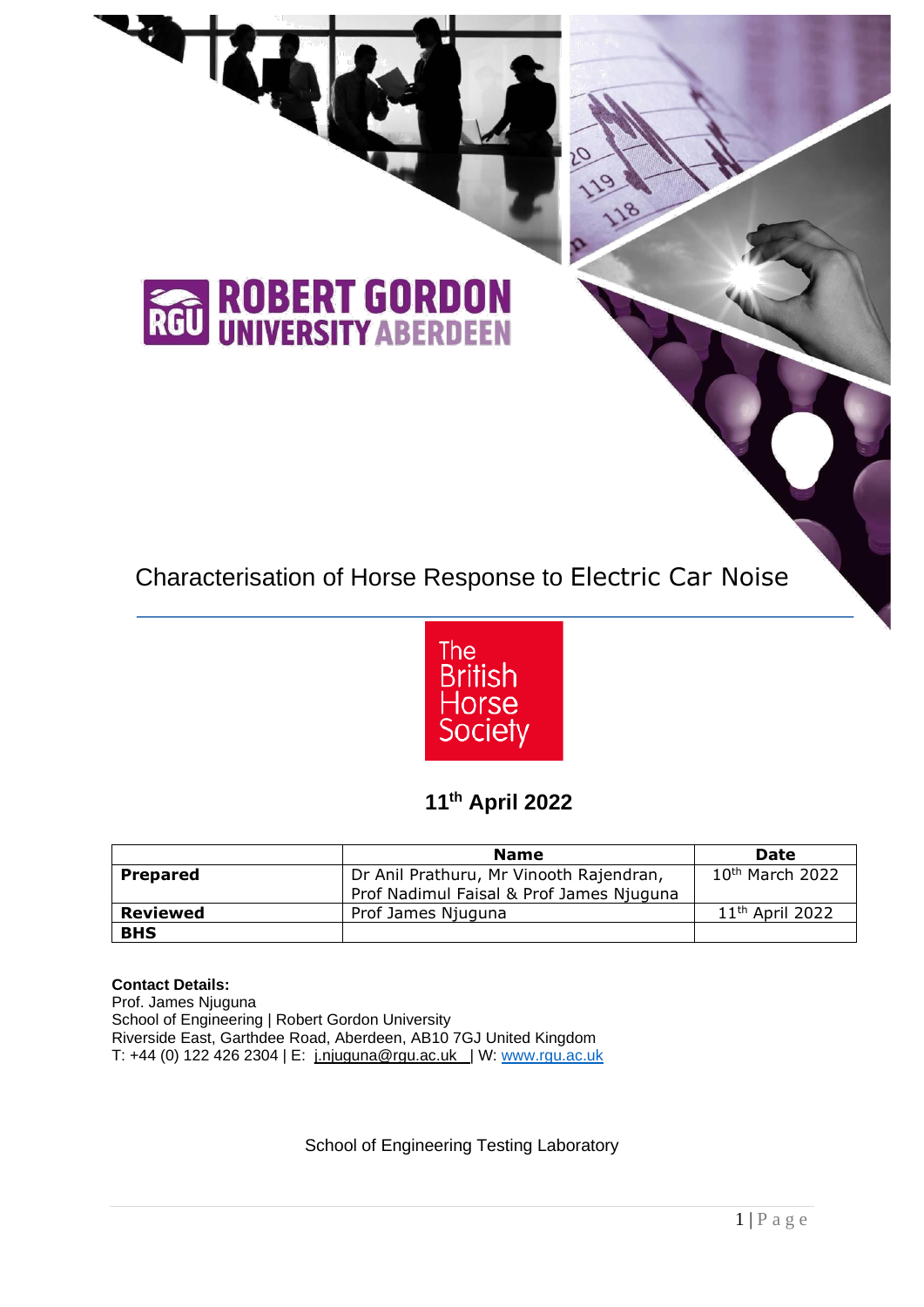#### **Executive Summary**

The aim of this project was to determine if a horse will be able to sense (hear) the approach of a vehicle much before its rider and is aware of the presence. Therefore, the objectives were to measure noise generated by vehicles using advanced noise sensors followed by application of signal processing methods to characterise noise feature under various experimental conditions.

This was demonstrated with three different horses (Cristina, Julie, Mafin), four vehicles (electric vehicles: Nissan Leaf, SUV, Jaguar, and Petrol/IC-engine car), and three speeds (10 mph, 20 mph, 30 mph) over several trials. Experiments were carried on 25<sup>th</sup> November 2021 at Dunecht Estate. The car was driven approximately 200 yards, while the climate was cold (around  $2^{\circ}$ C) and wind speed was very low. The road condition was rough with patches of wet leaves. Digital mobile camera was used to monitor horse motion and the audacity software was used to record the frequency level through the dodotronic microphone. The observation and data recording were repeatable.

It was concluded that the low-level noises produced by electrical vehicles can be detected by the horses quite early on and they can be aware of the presence of the vehicle much before the humans can. We recommend conducting further experiments in a controlled environment with more vehicles and/or with other conditions in place.

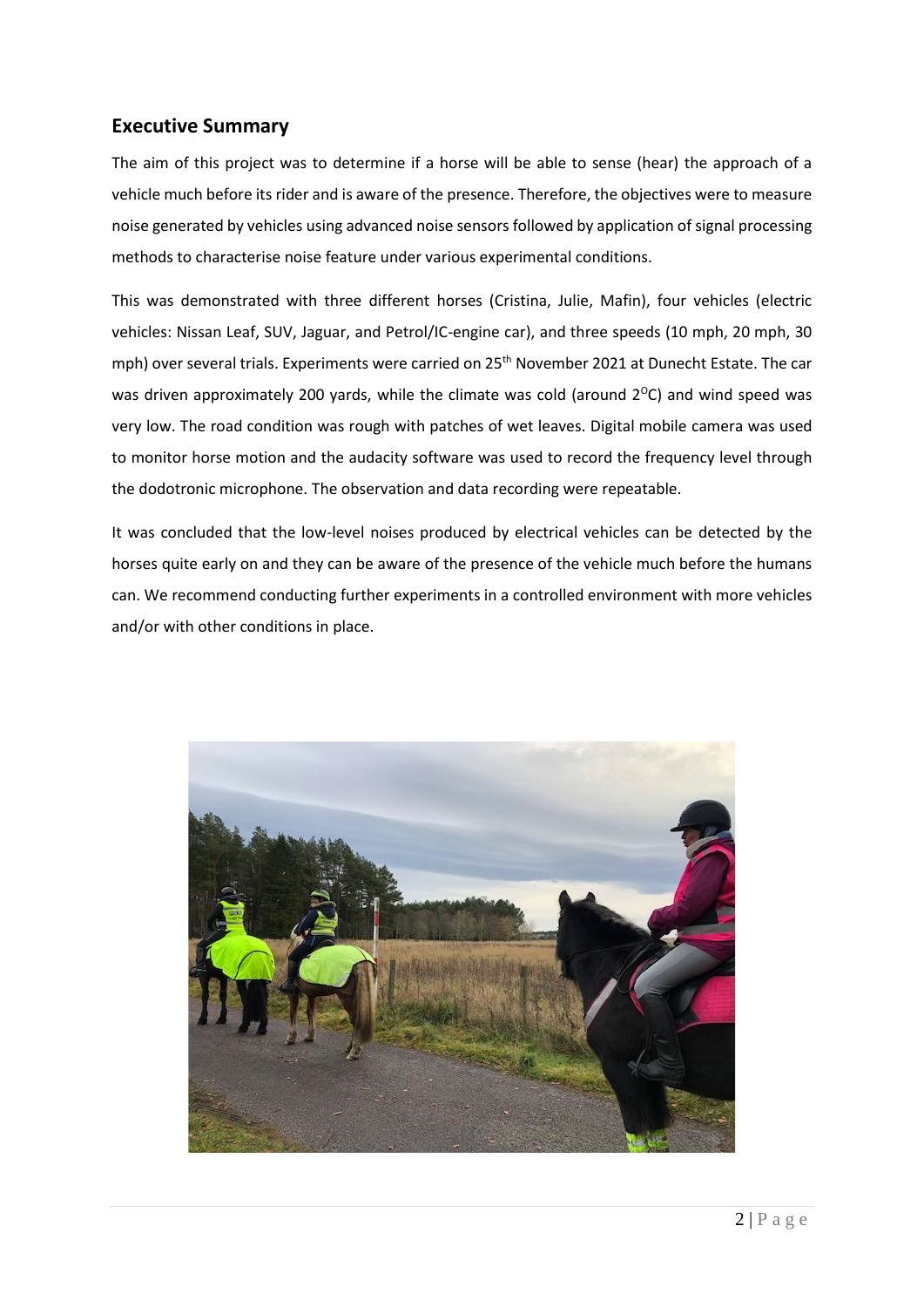# Table of Contents

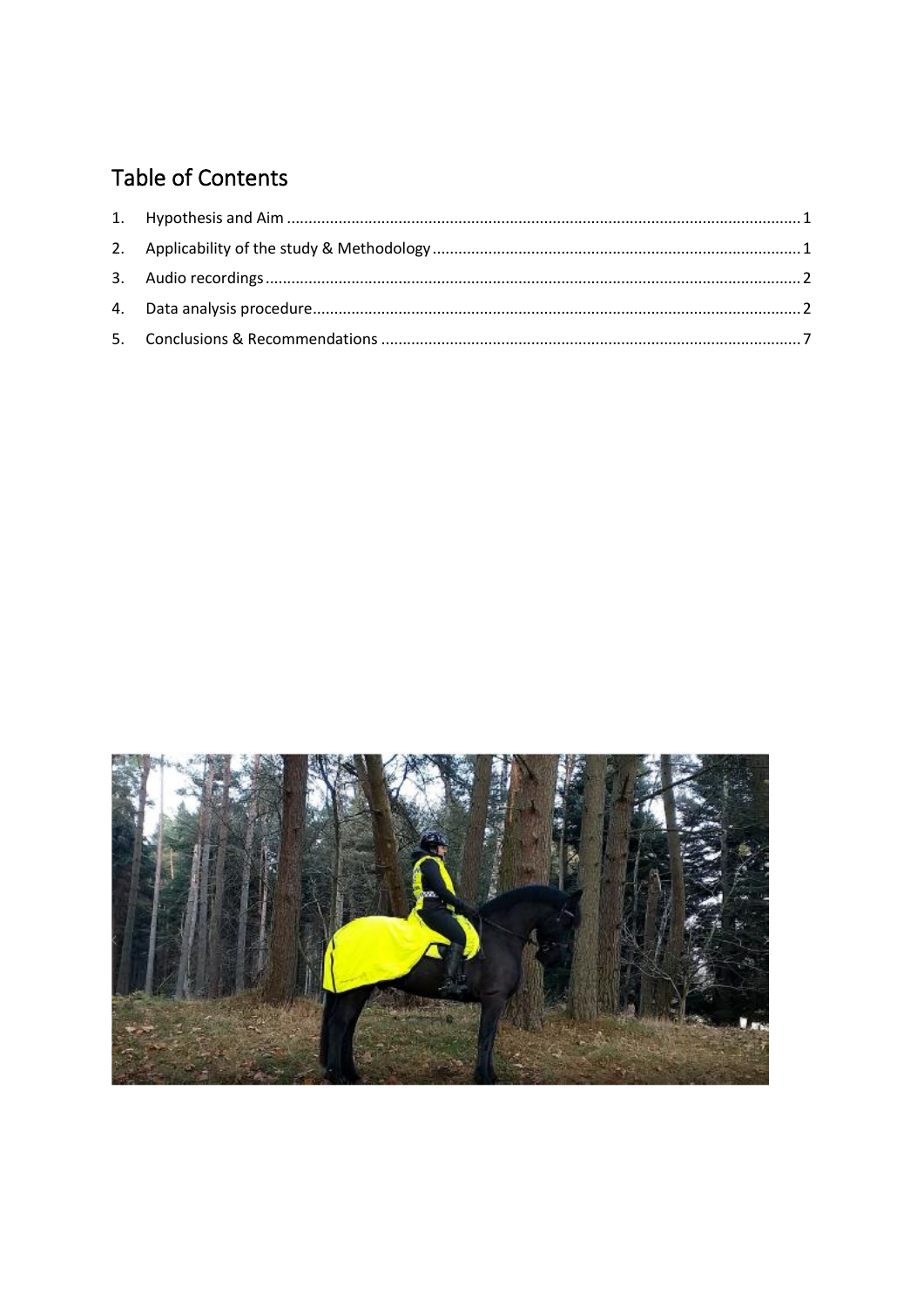#### <span id="page-3-0"></span>**1. Hypothesis and Aim**

The hypothesis of this project was that a horse will be able to sense (hear) the approach of a vehicle much before its rider and is aware of the presence. This is specifically applicable to electric vehicles where the noise levels are low compared to IC engine-based vehicles, rendering them hard to hear by the human riders.

Consequently, the aim of the project is to prove this hypothesis with electric cars generating road noise, using advanced noise sensors and data processing methods.

#### <span id="page-3-1"></span>**2. Applicability of the study & Methodology**

The methodology was designed to test the above hypothesis. This required that the experiments be performed at a quiet location so that the low noise of an electric vehicle can be heard by the horse.

The methodology is as follows:

- 1. The electric vehicle was parked at a long enough distance from the location of the horse so that the initial start-up and acceleration will not be heard by it. This distance was assumed and was later proven to be appropriate.
- 2. The horse was located facing the direction along the road with the car approaching from behind.
- 3. The noise produced by the car as it approaches the horse was recorded using a high sensitivity microphone with a high frequency band.
- 4. The reaction of the horse to the car approaching from behind was recorded using a smartphone video camera.
- 5. The collected data was synchronised and analysed in the frequency and time domains to identify the early indicators of the approach of the car.
- 6. 3 electric cars of various sizes were selected for the study along with a petrol car. 3 different horses were provided by the British Horse Society (BHS).
- 7. The vehicle noise was recorded at three speeds (10mph, 20mph, 30mph) with each of the cars.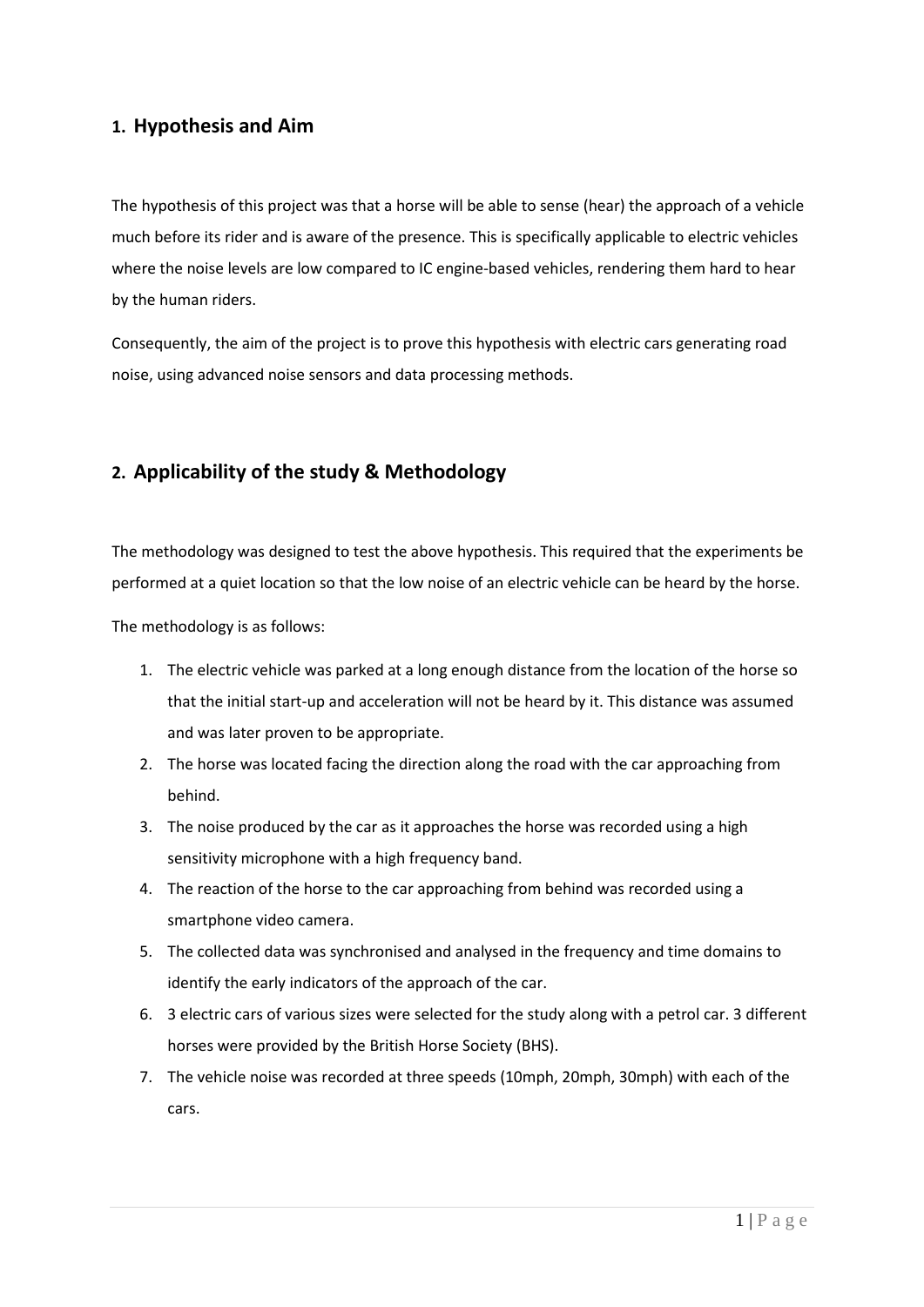#### <span id="page-4-0"></span>**3. Audio recordings**

The audio was recorded at a sampling rate of 176kHz. This meant that any noise that falls within the frequency band of 0-98kHz can be recorded using the microphone. The recording was continued till the car went past the horse. The recorded audio files were then categorised as per the car type, name of the horse, speed of the vehicle and the trial number. The recordings were later analysed using Matlab software to look for frequencies that could characterise the electric vehicle produced noise.



#### <span id="page-4-1"></span>**4. Data analysis procedure**

The video recordings were first analysed to notice any visual indication from the horse as to the approach of the vehicle. In most cases, there was a distinct reaction where the demeanour changed. A few examples are shown in Table 1. The time point at which this reaction was apparent was noted in each case. In some cases, a distinct reaction could not be seen. Such cases were eliminated from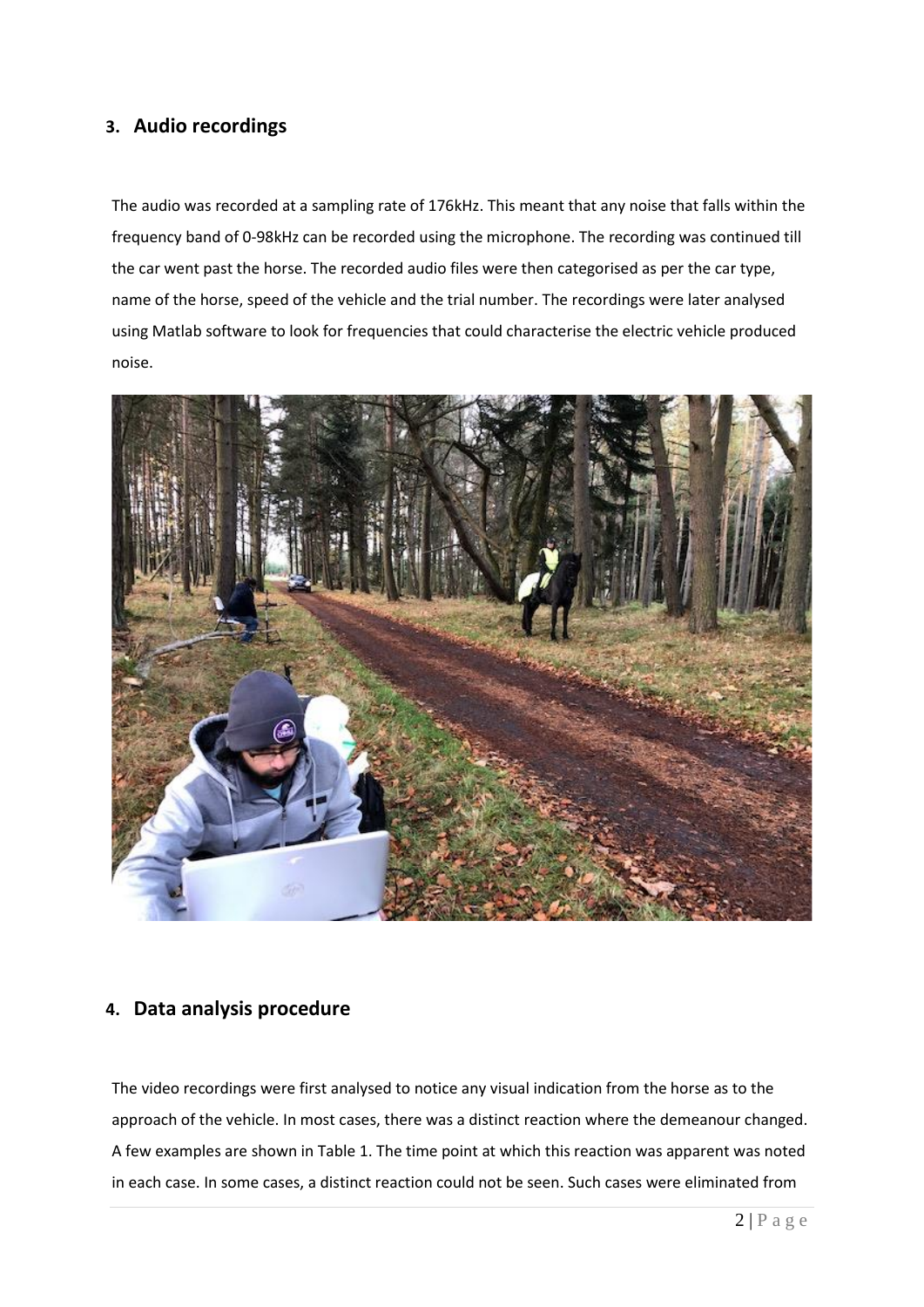the analysis. It is to be noted that the videos were analysed prior to listening to the audio recordings so as to eliminate any bias on part of the person analysing the data. If the audio files were listened to first, there might be a chance that the person might look for a reaction for the horse at the time point when the electric noise was heard from the audio file. It is also to be noted that the microphone used for the experiments was of high sensitivity, meaning that it not only senses, but also amplifies very low amplitude noises which may not be audible to human ears.

| Sr.            | Car        | Horse    | Speed    | Recording              | Video file name        | Time point   |          |                        |    |
|----------------|------------|----------|----------|------------------------|------------------------|--------------|----------|------------------------|----|
| No.            | Name       | name     |          | file name              |                        |              |          |                        |    |
| $\mathbf{1}$   |            |          | 10       | C-C2S1T1               | VID 20211125 112100397 | 20           |          |                        |    |
| $\overline{2}$ |            |          | mph      | C-C2S1T2               | VID 20211125 112314371 | Inconclusive |          |                        |    |
| 3              |            |          |          | $C-C2S1T3$             | VID 20211125_112455776 | 23           |          |                        |    |
| 4              | <b>SUV</b> | Cristina | 20       | C-C2S2T1               | VID 20211125 110932748 | 15           |          |                        |    |
| 5              |            |          |          |                        |                        | mph          | C-C2S2T2 | VID 20211125_111156523 | 15 |
| 6              |            |          |          | C-C2S2T3               | VID 20211125_111329175 | 9            |          |                        |    |
| $\overline{7}$ |            | 30       | C-C2S3T1 | VID 20211125 111512509 | 24                     |              |          |                        |    |
| 8              |            |          | mph      | $C-C2S3T2$             | VID 20211125 111715559 | 13           |          |                        |    |

Table 1. Audio and Video record catalogue - Observation times

As these noises were amplified, they were audible in the recordings. Listening to the audio associated with the video recording made with a smartphone, no noise was heard where an audible noise was present with the high sensitivity microphone. After the video file analysis, the audio files were processed using Matlab. A typical audio record is shown in the figure below: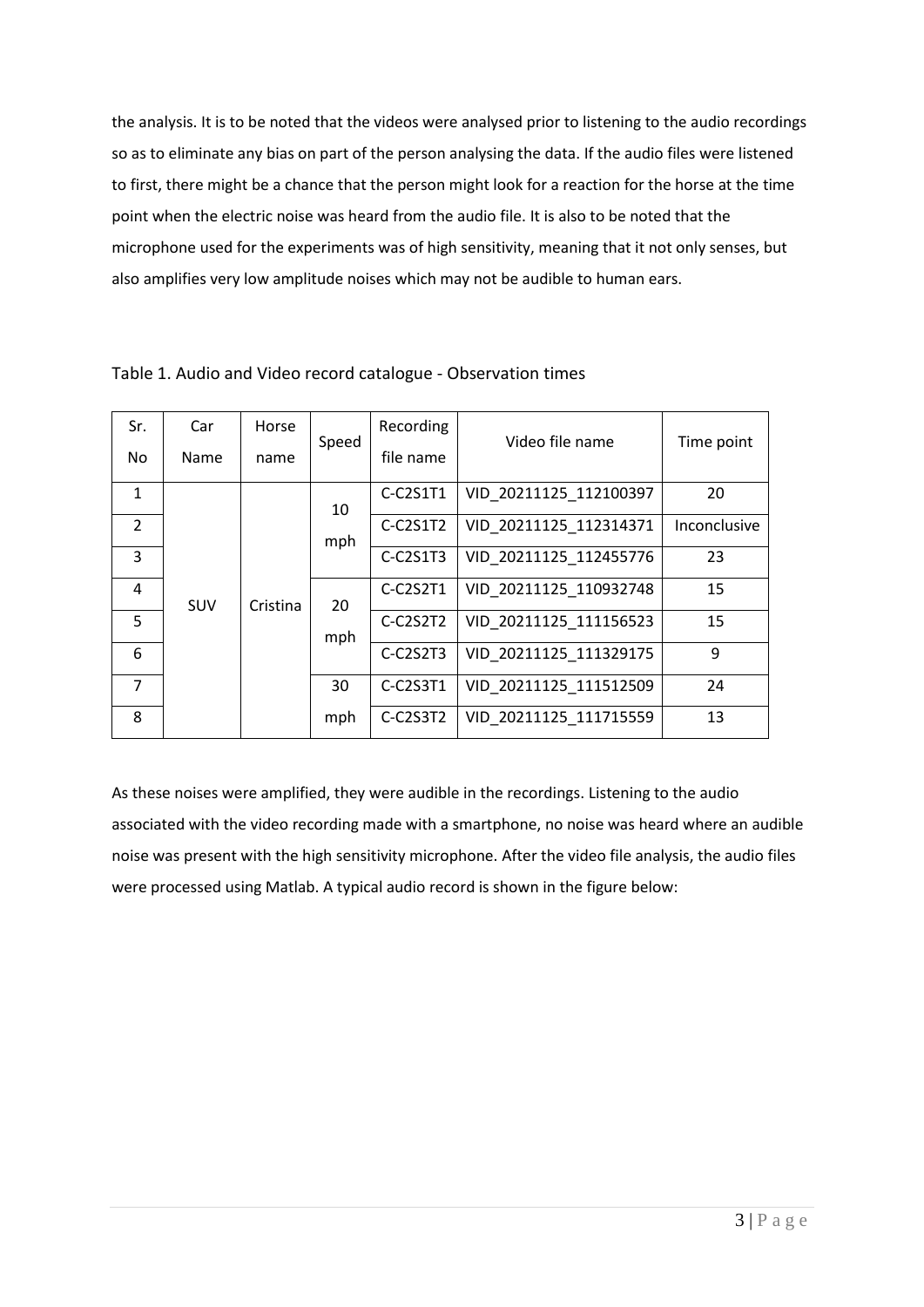

**Figure 1 Sample audio record**

As seen, the sensor recorded the surrounding noises and on the approach of the vehicle, the recorded signal magnitude increases rapidly and to a high value. From this Fig. 1 it is difficult to identify the approach of the car. To make this identification easier, a parameter called the signal-tonoise ratio has been calculated using a simple logarithmic equation that expresses the audio recording as decibels

#### **dB = 20log(V2/V1)**

Where, log is the natural logarithm function, V2 is the audio recording voltage level and V1 is the noise level in open air. This equation was used with each audio recording and an example of a resulting plot is shown in Fig 2.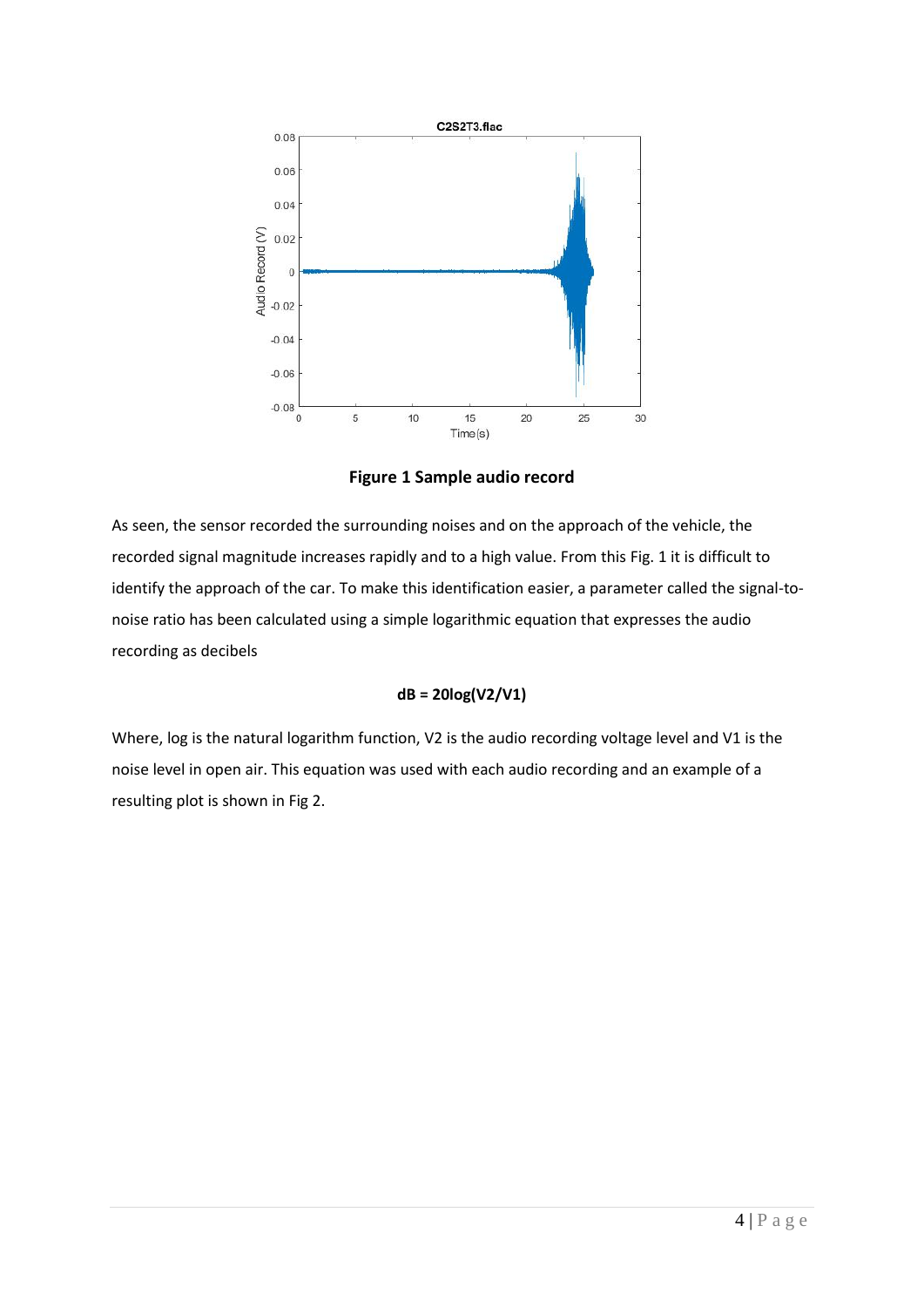

**Figure 2 SNR plot of a sample signal**

As seen from the Fig 2, highlighted by the red window, there is a noted change in the SNR where the plot changes shape and shifts to a higher average value. The seen values were inaudible in the video recording. This behaviour was seen with several of the trial audio records. This change was taken to be the time point at which the approach of the car was detected by the sensor. In each case, a small, gentle raise in the SNR was seen. The time point at which the raise initiated was recorded in each case and taken note of. This time point was then compared to the earlier noted time points at which reactions from the horses were seen from the video files. It is considerable interest that in most cases, there was a very good correlation between these two values. A comparison of these two results is shown in Table 2. In some of the recordings, there were other environmental noises that interfered with the audio recording making it difficult to distinguish the vehicle noise. The same was the case with some video recordings where the horse was distracted by other noises. In addition, it was also of interest to see if the recorded audio signals had a frequency range out with the audible frequency range of humans (20Hz-20kHz). To understand this, Fast Fourier Transforms (FFTs) were performed on the audio records from the different vehicles. A sample is shown in Fig.3.

|            |          |        | Audio-Time | Video-Time |
|------------|----------|--------|------------|------------|
| Car        | Horse    | Speed  | point      | point      |
| <b>SUV</b> | Cristina | 20 mph | 16         | 15         |
| SUV        | Cristina | 20 mph | 17         | 15         |
| <b>SUV</b> | Cristina | 20 mph | 10         |            |

**Table 2 Time point correlation between audio and video recordings**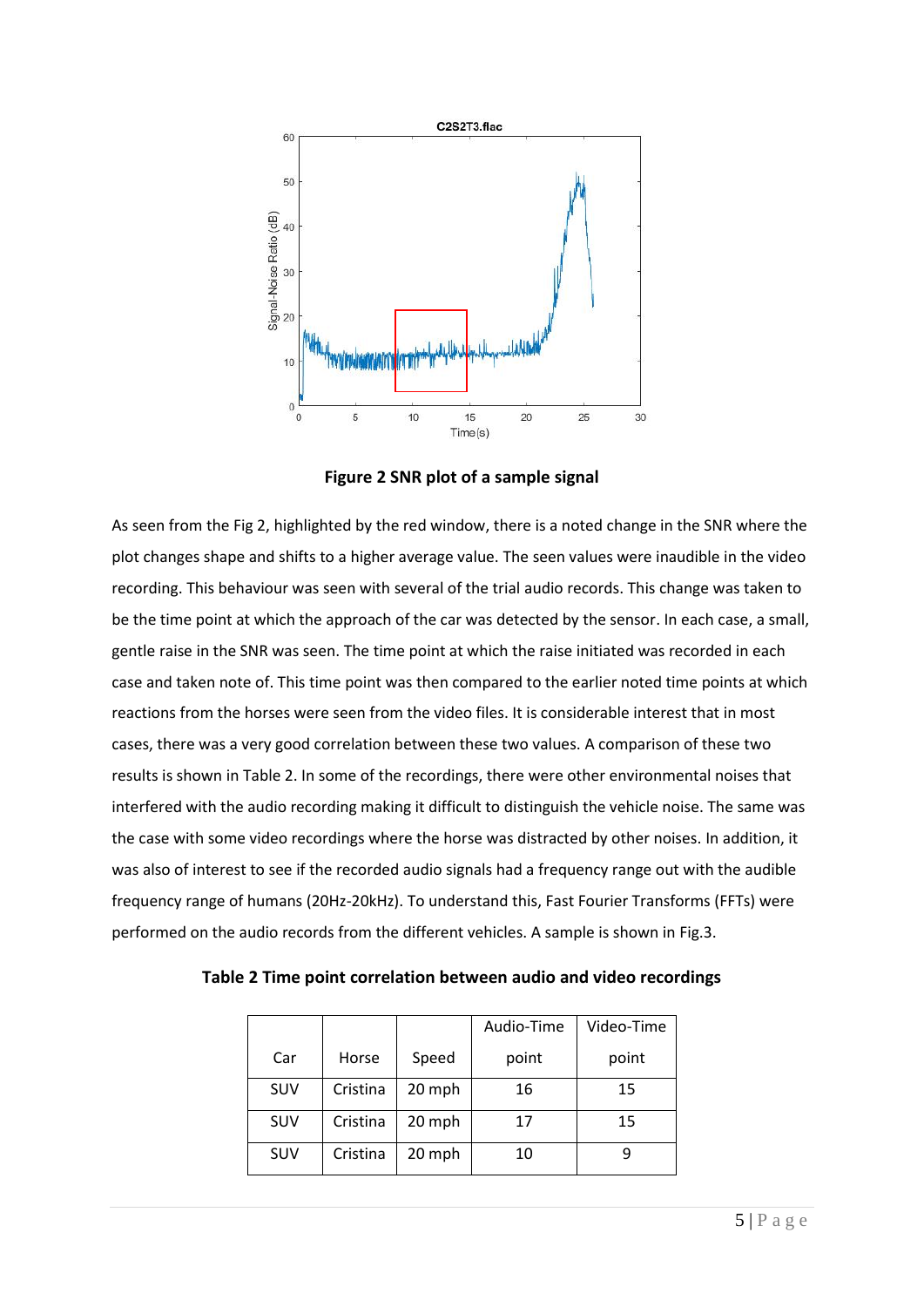| SUV    | Cristina | 30 mph | 14    | 13             |
|--------|----------|--------|-------|----------------|
| Jaguar | Mafin    | 20 mph | 23    | 7              |
| Jaguar | Mafin    | 20 mph | 22    | 15             |
| Jaguar | Mafin    | 30 mph | 10    | 7              |
| Jaguar | Mafin    | 30 mph | 7,11  | $\overline{2}$ |
| Leaf   | Cristina | 10 mph | 17,20 | 14             |
| Leaf   | Cristina | 10 mph | 31    | 8              |
| Leaf   | Cristina | 10 mph | 23    | 24             |
| Leaf   | Cristina | 30 mph | 10    | 7              |
| Leaf   | Cristina | 30 mph | 6     | 6              |

As seen, the recorded noise was within the 10Hz-10kHz band, which is within the human audible range. Additionally, to understand the variation of the frequency content of the signal over time, wavelet transforms were performed on a few select signals.



**Figure 3 Fast Fourier Transform of a sample signal**

As with the FFTs, the wavelet transform did not show any additional frequency content than what was in the audible frequency range as seen from fig 3. With the petrol car, it was quite apparent early on in the video that the horse was aware of the approach of the car. Analysis of the audio signal data showed that the noise levels with the petrol car were much higher than those with the electric cars. The noise was somewhat audible in the video recordings.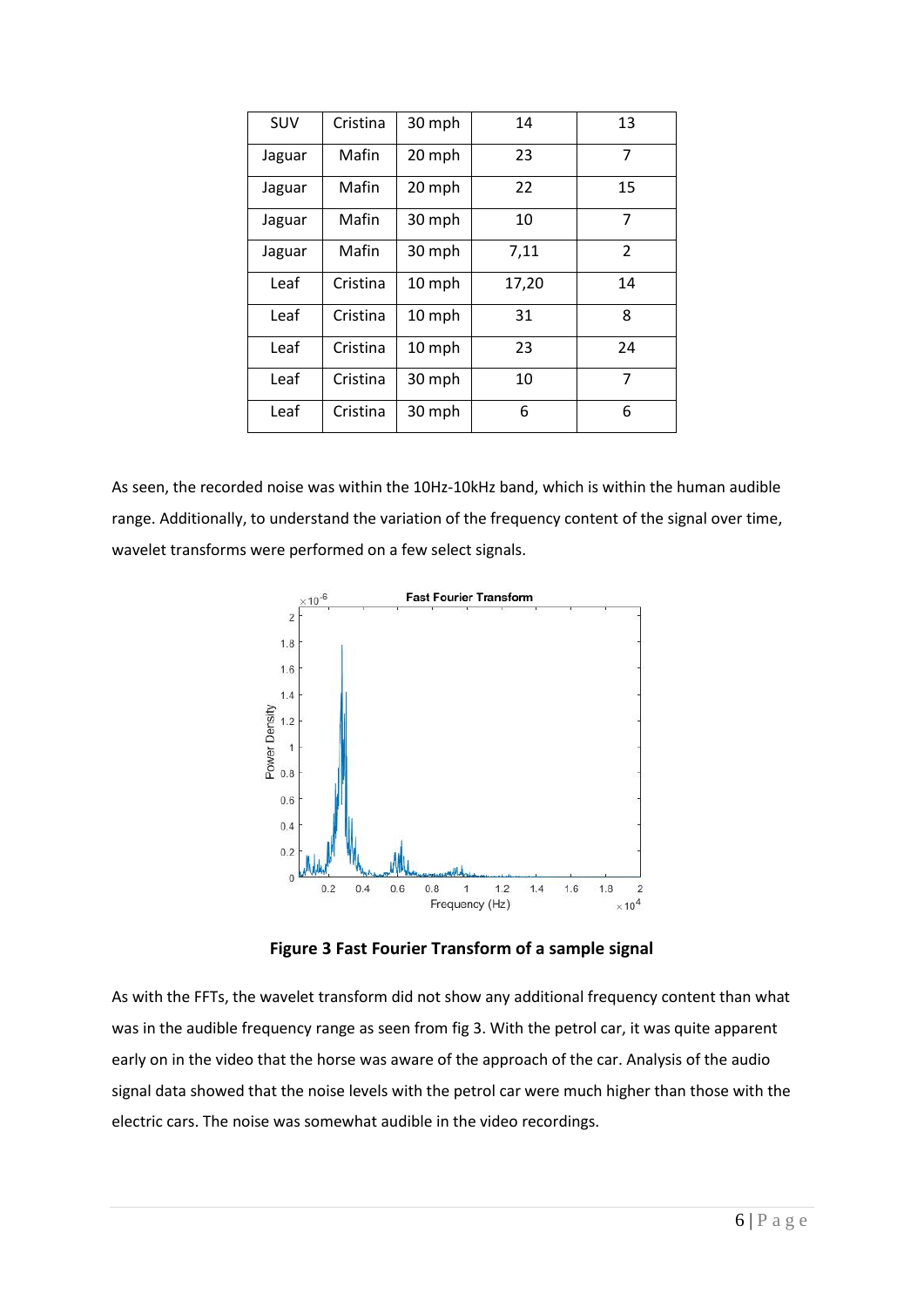#### <span id="page-9-0"></span>**5. Conclusions & Recommendations**

Based on the above results the general conclusion is that the low-level noises produced by electrical vehicles are being detected by the horses quite early on and they are aware of the presence of the vehicle much before the humans are. Given that this was demonstrated with different horses, vehicles and speeds over several trials, the observation is repeatable and is significant. The strong correlation seen between the microphone data and the video data shows the validity of the data processing methods and of the data itself. This report serves as the scientific evidence to the initial hypothesis that horses are highly sensitive to electric vehicle noise at a distance.

We recommend conducting further experiments in a controlled environment with more vehicles and/or with other conditions in place. As part of the future work, the sensitivity of the horses to electrical vehicles in busier environments needs to be tested. The effect of the presence of multiple vehicles in the vicinity of the horse along with the rider has to be quantified. Various speeds and corresponding noise levels have to be simulated to characterise the response of the horse and consequently the rider. The alertness level of the rider to the horse's reaction and the associated response times hasto be understood to increase road safety of both the horse and the rider. Scenarios to consider includes (but not limited to):

- i. Horse/EV with no background noise (no other sounds; quiet environment)
	- a. Smooth road surface
	- b. Low /mid high speed
	- c. Variable distance away from the horse/rider
- ii. Horse/rider travelling
	- a. in the direction of the vehicle
	- b. Vehicle coming behind the rider/horse
	- c. Electric scooter approaching the horse/rider in Scenario (ii) and (iii)
	- d. Electric cyclist approaching the rider in Scenario (ii) and (iii)
	- e. Impact of drones/hot air balloons
	- f. Multiple horses Scenarios (convoy)
- iii. Engagement of
	- a. Veterinary and/or horse psychologist in the future studies
	- b. Observation of horses' heart beats
	- c. vehicle manufacturers (e-scooter; bikes, cars)
- iv. Experiments with recorded vehicle noise instead of real vehicle presence (reduce risks of the vehicle/horse incidents)